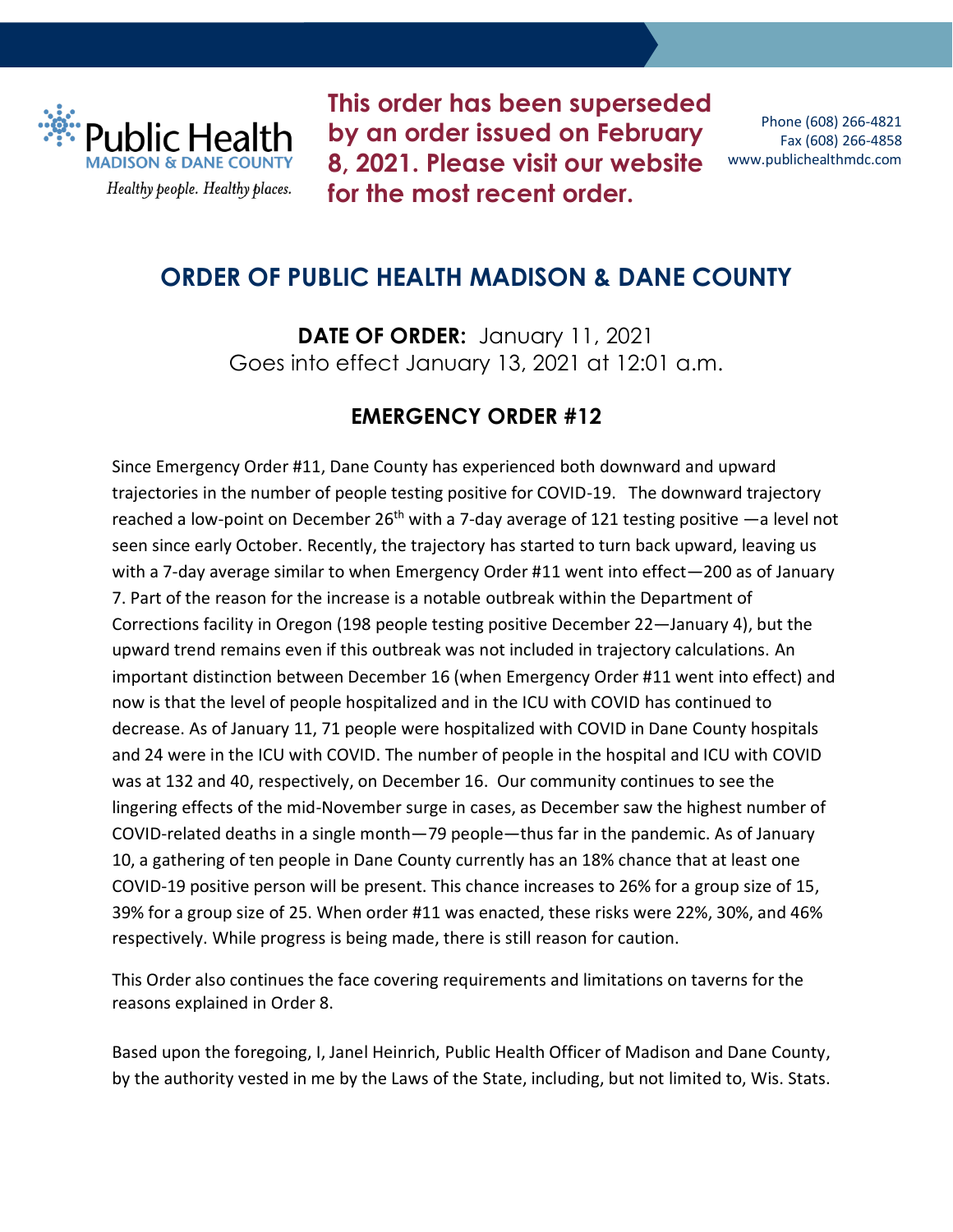Secs. 252.03(1), (2) and (4), order the following as necessary to prevent, suppress, and control the spread of COVID-19:

- **1. Face Coverings.** Face covering means a piece of cloth or other material that is worn to cover the nose and mouth completely. A face covering includes but is not limited to a bandana, a cloth face mask, a disposable or paper mask, a neck gaiter, or a religious face covering. A face covering does not include face shields, mesh masks, masks with holes or openings, or masks with vents.
	- **a. Face Covering Required.** Every individual, age five (5) and older, shall wear a face covering when:
		- **i.** In any enclosed building where other people, except for members of the person's own household or living unit are present.
		- **ii.** In line to enter any enclosed building.
		- **iii.** Driving or riding in any vehicle where other people, except for members of the person's own household or living unit are present.
		- **iv.** Outdoors at a restaurant or tavern.

Face coverings are strongly recommended in all other settings, including outdoors when it is not possible to maintain six (6) feet physical distancing.

Children between the ages of two (2) and five (5) are encouraged to wear a face covering when six (6) feet physical distancing is not possible. Children under the age of two (2) should never wear a face covering.

- **b. Exceptions.** Individuals who are otherwise required to wear a face covering may remove the face covering in the following situations:
	- **i.** While eating or drinking.
	- **ii.** When communicating with an individual who is deaf or hard of hearing and communication cannot be achieved through other means.
	- **iii.** While obtaining a service that requires the temporary removal of the face covering, such as dental services.
	- **iv.** While sleeping.
	- **v.** While swimming or on duty as a lifeguard.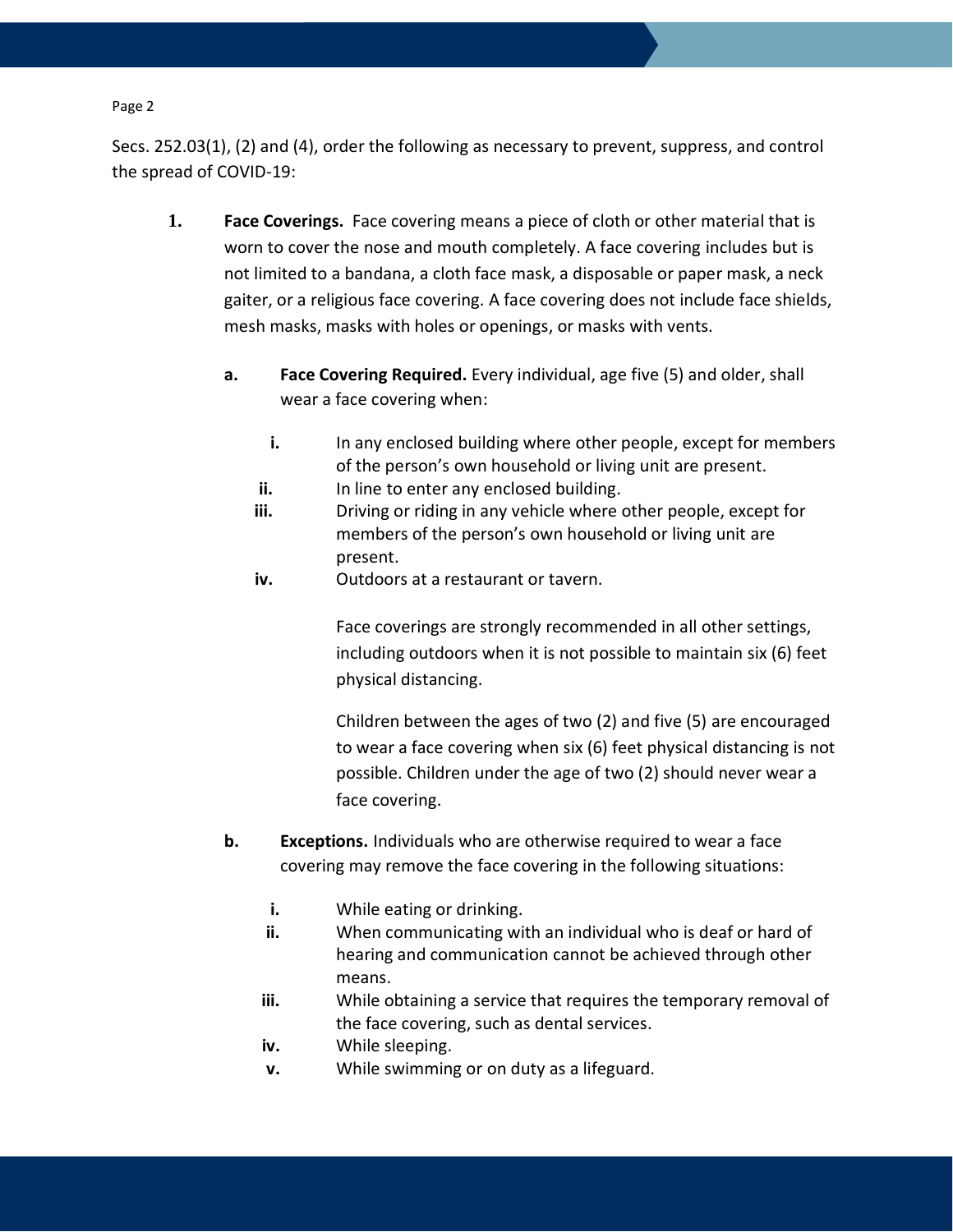- **vi.** When engaging in work where wearing a face covering would create a risk to the individual, as determined by government safety guidelines.
- **vii.** When necessary to confirm the individual's identity, including when entering a financial institution.
- **viii.** When federal or state law or regulations prohibit wearing a face covering.
- **c.** The following individuals are exempt from the face covering requirement in Section 1.a. of this Order:
	- **i.** Children under the age of 5.
	- **ii.** Individuals who are unconscious, incapacitated, or otherwise unable to remove the face covering without assistance.
	- **iii.** Individuals with medical conditions, intellectual or developmental disabilities, mental health conditions, or other sensory sensitivities that prevent the individual from wearing a face covering.
- **2. Mass Gatherings.** A Mass Gathering is a planned event such as a concert, festival, meeting, training, conference, performance, show, sporting event, or party. Individuals that are members of the same household or living unit do not count towards the Mass Gathering numbers in their own household or living unit.
	- **a. Mass Gatherings Inside.** A Mass Gathering inside any property is permitted with ten (10) individuals or less not including employees. Individuals must maintain six (6) feet physical distancing.
	- **b. Mass Gatherings Outside.** Mass Gatherings Outside. A Mass Gathering outside is permitted with fifty (50) individuals or less not including employees. Individuals must maintain six (6) feet physical distancing.

## **3. Child care, youth, education, public spaces, and sports.**

- **a. Child care and youth settings.**
	- **i.** Child care settings and youth settings must continue to follow licensing and certification ratio requirements.
	- **ii.** Child care settings and youth settings include all licensed, recreational, and educational camps, licensed and certified

Page 3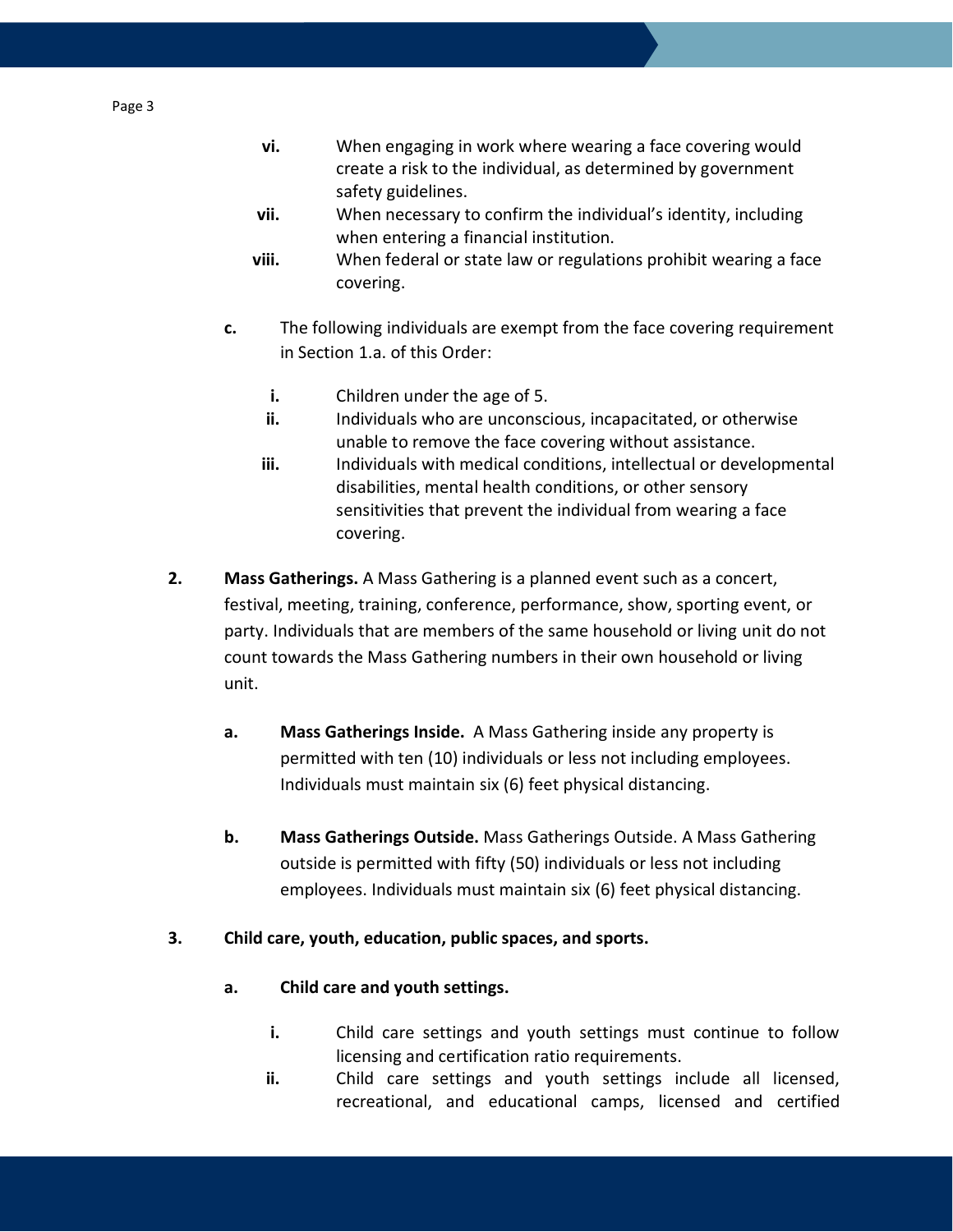childcare providers, unregulated youth programs, licensed-exempt public school programs, and four-year old kindergarten (4k).

- **iii.** Individual groups or classrooms may not contain more than fifteen (15) children if the children are under age eighteen (18).
- **iv.** There should be no interaction or contact between individual groups or classrooms.
- **v.** To the greatest extent possible, minimize amount of staff interaction between groups.
- **vi.** For youth ages five (5) and above, maintain at least six (6) feet physical distancing to the greatest extent possible.

## **b. Courts, Fields, and Sports.**

- **i.** All courts and fields are open.
- **ii.** Six (6) feet physical distancing between individuals not from the same household or living unit must be maintained to the greatest extent possible for low risk sports. Six (6) feet physical distancing between individuals not from the same household or living unit must be maintained at all times for medium and high risk sports. Games and competitions are allowed for low risk sports with six (6) feet physical distancing maintained to the greatest extent possible. Low-risk sports are sports that can be done individually, or with physical distancing, or no to minimal sharing of equipment or the ability to clean the equipment between use.
- **iii.** Games and competitions are not allowed between teams for medium and high-risk sports. Games and competitions within teams are allowed for medium and high-risk sports if the games and competitions are modified to ensure six (6) feet physical distancing is maintained at all times. Medium risk sports are sports that involve close, sustained contact, but with protective equipment in place that may reduce the likelihood of respiratory particle transmission between participants or intermittent close contact or group sports or sports that use equipment that can't be cleaned between participants. High risk sports are sports that involve close, sustained contact between individuals, lack significant protective barriers, and have a high probability that respiratory particles will be transmitted between individuals.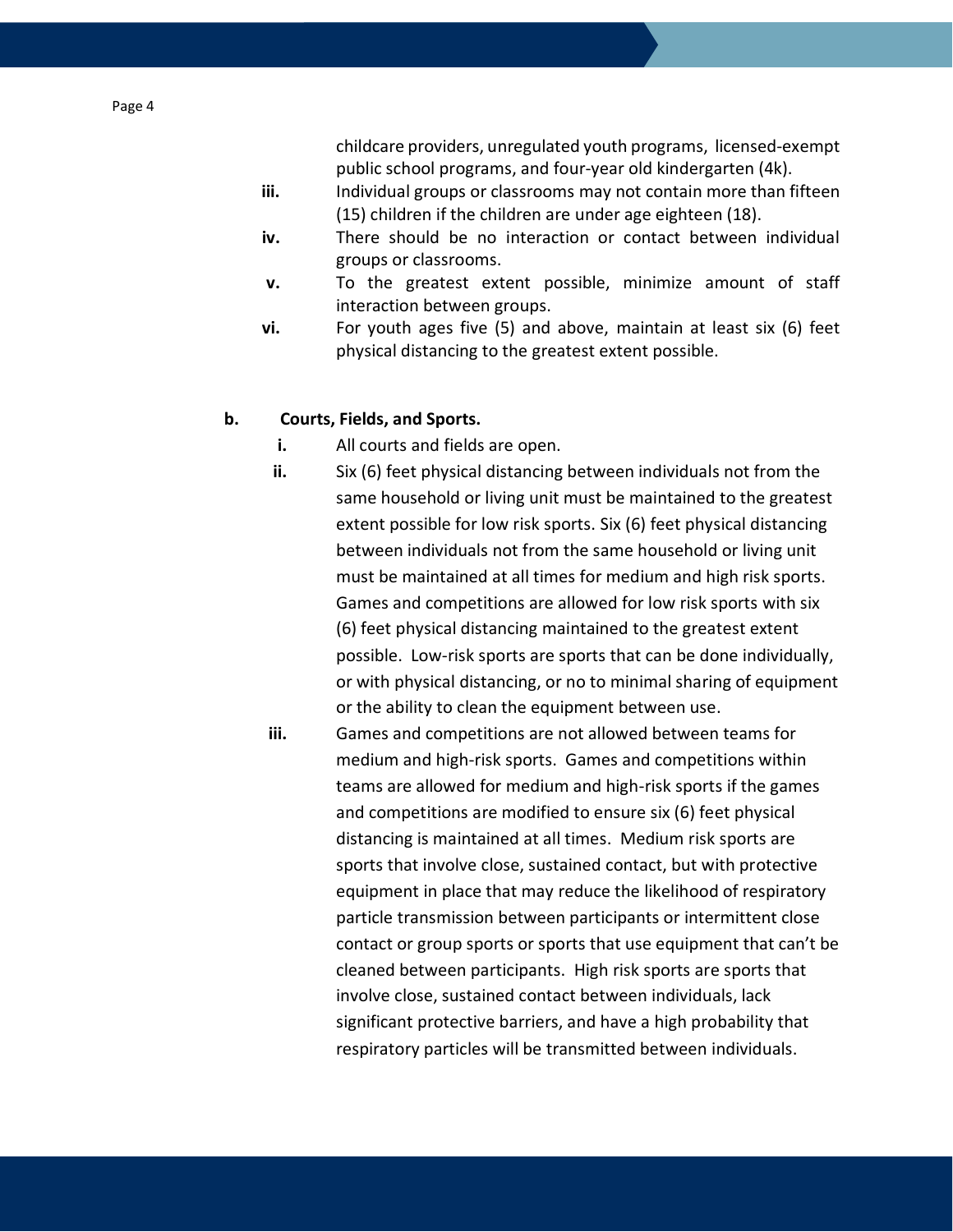- **iv.** All activities in this section for all individuals must abide by the Mass Gathering numbering requirements in Section 2 of this Order.
- **c. Schools.** Public and private kindergarten through twelfth grade schools must abide by the following:
	- **i.** Develop and implement a written hygiene policy and procedure that includes:
		- **1.** Establishing expectations that employees and students who have a fever or other symptoms of COVID-19 do not come or remain at school.
		- **2.** Establishing hand-washing expectations and ensuring supplies are available to employees and students.
		- **3.** Describing proper cough and sneeze etiquette.
	- **ii.** Develop and implement a written cleaning policy and procedure that includes:
		- **1.** Guidelines for cleaning and disinfecting frequently touched surfaces multiple times a day.
		- **2.** Guidelines for cleaning common areas between use.
		- **3.** Protocols for cleaning and disinfecting in the event of a positive COVID-19 case on site.
	- **iii.** Develop and implement a written protective measure policy and procedure that includes:
		- **1.** Ensuring students ages five (5) and older wear face coverings when indoors and on buses.
		- **2.** Ensuring employees are provided with and wear a face covering when indoors and on buses.
		- **3.** Ensuring students and employees with face coverings are at least six (6) feet from others to the greatest extent possible when indoors and on buses.
		- **4.** Ensuring that students who cannot wear a face covering maintain at least six (6) feet distancing at all times from other students when indoors and on buses.
		- **5.** Ensure that students who cannot wear a face covering maintain six (6) feet distancing from employees to the greatest extent possible when indoors and on buses.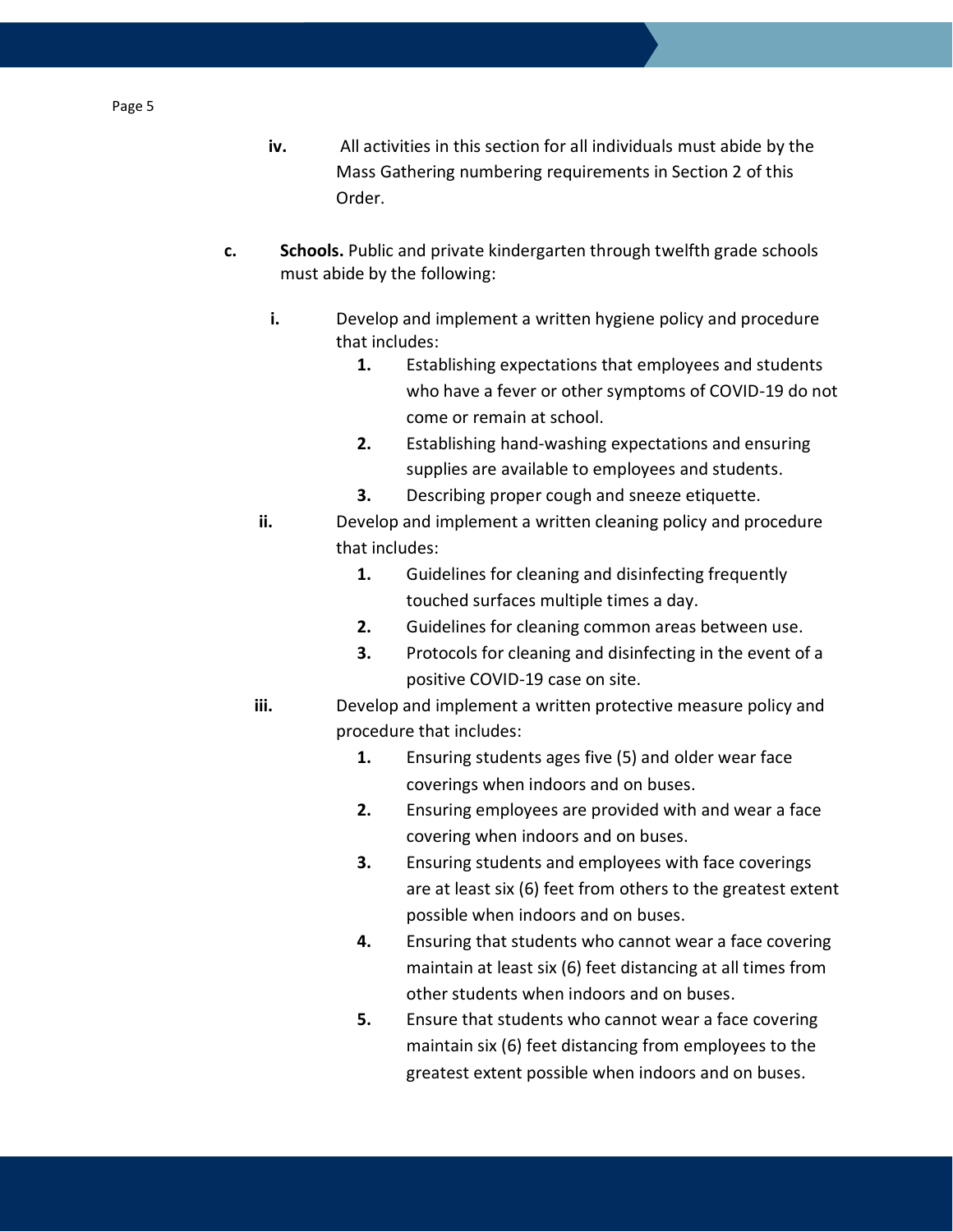| 6. | Ensuring that employees who cannot wear a face            |
|----|-----------------------------------------------------------|
|    | covering maintain at least six (6) feet distancing at all |
|    | times from other employees when indoors and on buses.     |

- **7.** Ensuring that employees who cannot wear a face covering maintain six (6) feet distancing from students to the greatest extent possible when indoors and on buses.
- **8.** Ensuring students and employees are at least six (6) feet from other students and employees to the greatest extent possible outside.
- **9.** Ensuring that student and employee groupings are as static as possible by having the same group of students stay with the same employees as much as possible. Restrict mixing between groups as much as possible.
- **10.** Common areas such as cafeterias, auditoriums, and gymnasiums can be used as classrooms, to provide food, as child care and youth settings, and for government functions. Student groupings should be in distinct spaces within common areas and students groupings many not mix with other student groupings.
- **iv.** Implement PHMDC's action plan for COVID-19 case(s) at the school. Available at

[https://publichealthmdc.com/documents/school\\_action\\_plan.pdf](https://publichealthmdc.com/documents/school_action_plan.pdf)

- **v.** Document staff receipt, acknowledgement, or training on the policies in Sections 3.c.i-3.c.iv of this Order.
- **vi.** Post PHMDC's Workplace requirements for employers and workers guidance document in a prominent location where all employees may access and view. Available at [https://publichealthmdc.com/coronavirus/forward](https://publichealthmdc.com/coronavirus/forward-dane/requirements)[dane/requirements](https://publichealthmdc.com/coronavirus/forward-dane/requirements) (English, Spanish, and Mandarin versions are included)
- **d. Continuing education and higher education institutions.** Continuing education and higher education institutions may determine policies and practices for safe operations. However, these institutions may not open congregate living situations including dormitories without strict policies that ensure safe living conditions. These institutions must maintain six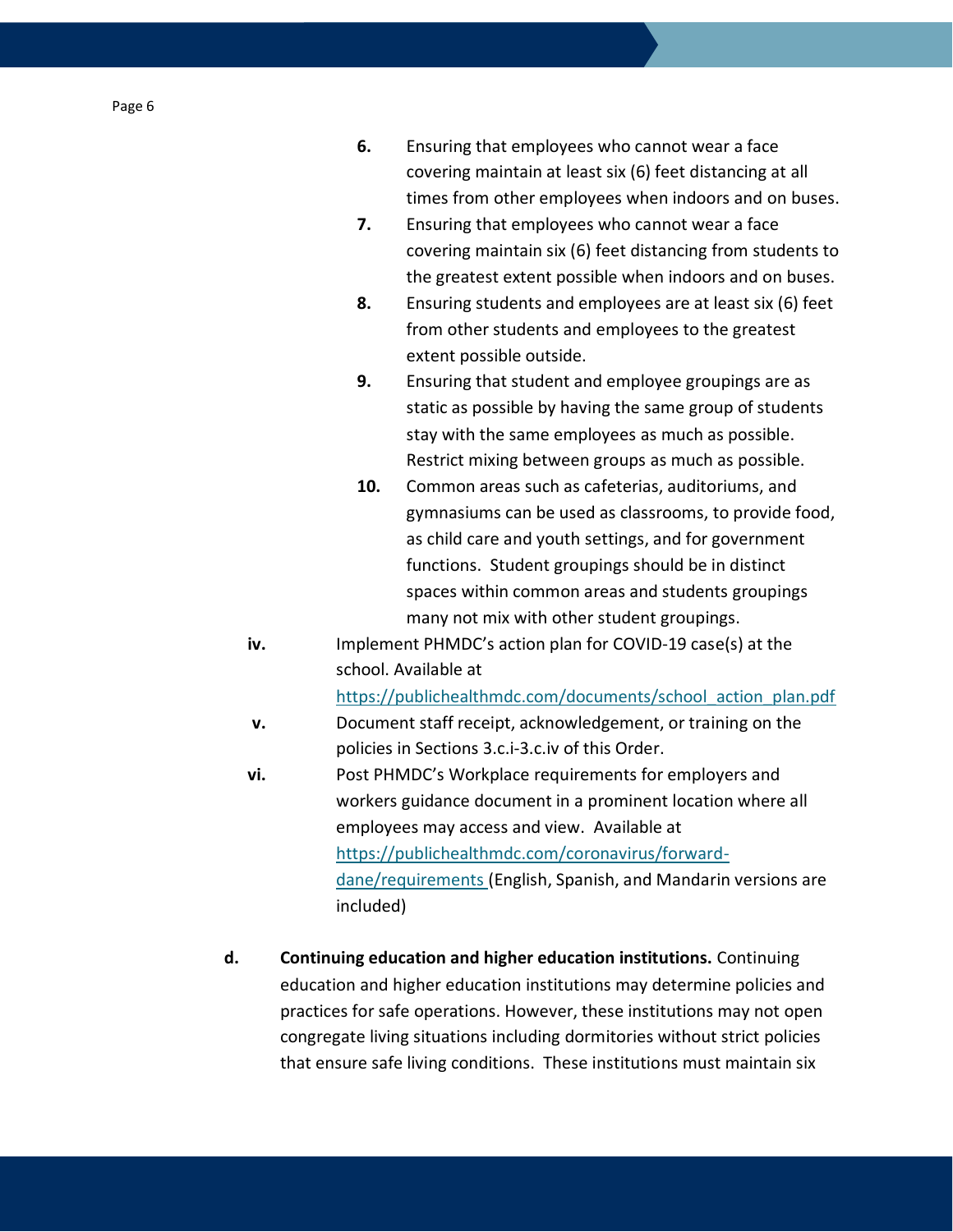(6) feet physical distancing to the greatest extent possible. These institutions must comply with Section 1 of this Order.

- **4. Businesses.** All businesses are subject to the following requirements:
	- **a.** Limit capacity to 50% of approved capacity levels.
	- **b.** Develop and implement a written hygiene policy and procedure that includes:
		- **i.** Ensuring employees who have a fever or other symptoms of COVID-19 will not be allowed to work.
		- **ii.** Establishing hand-washing expectations and ensuring supplies are available to employees.
		- **iii.** Describing proper cough and sneeze etiquette.
	- **c.** Develop and implement a written cleaning policy and procedure that includes:
		- **i.** Guidelines for cleaning and disinfecting frequently touched surfaces multiple times a day.
		- **ii.** Guidelines for frequently wiping down any shared equipment, such as work spaces, credit card machines, lunchroom items, carts, and baskets.
		- **iii.** Guidelines for cleaning common areas and equipment between use or shift changes.
		- iv. Protocols for cleaning and disinfecting in the event of a positive COVID-19 case on site.
	- **d.** Develop and implement a written protective measure policy and procedure that includes:
		- **i.** Ensuring individuals are at least six (6) feet from others whenever possible.
		- **ii.** Ensuring employees are provided with and wear face coverings at all times when required under Section 1 of this Order.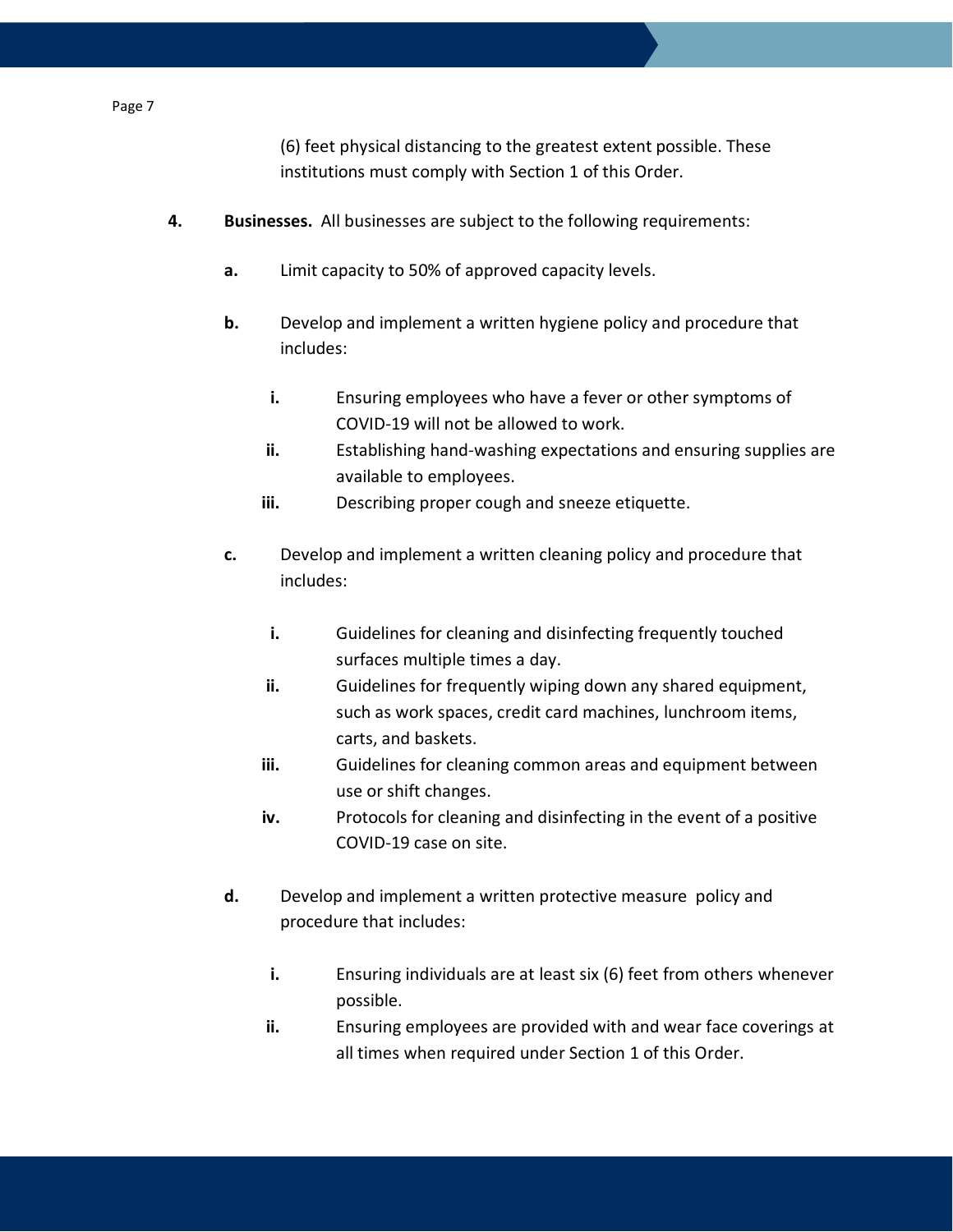- **e.** Document staff receipt, acknowledgement, or training on the policies in Sections 4.b.-4.d of this Order.
- **f. Limit staff and customers in offices, facilities, and stores.** All businesses should, to the greatest extent possible, facilitate remote work and other measures that limit the number of individuals present at an office, facility, or store. Businesses to the greatest extent feasible should:
	- **i.** Offer online or virtual services, including for, meeting with clients, providing counsel, or other professional services.
	- **ii.** Hold meetings and collaborate online or by phone.
	- **iii.** Alternate work teams or stagger shifts.
- **g. Safe business requirements when remote work is not possible.** All businesses are required to take the following measures to limit exposure to COVID-19 to staff, customers, and the public when remote work is not possible:
	- **i.** Where possible, offer curbside pick-up, curbside drop-off, and delivery of goods and services.
	- **ii.** Where possible, offer online or phone payments, appointments, and reservations.
	- **iii.** Ensure spacing of chairs in waiting rooms to ensure six (6) feet physical distancing is maintained between individuals.
- **h.** Meetings, trainings, and conferences are considered Mass Gatherings and must comply with Section 2 of this Order.
- **i.** Adhere to PHMDC requirements and strongly consider implementing the PHMDC recommendations and guidelines.
- **j.** Businesses must establish lines outside to regulate entry, with markings indicating where customers should stand to remain six (6) feet apart from one another while waiting to enter. Businesses should also offer alternatives to lines, including allowing customers to wait in their cars for a text message or phone call and scheduling pick-ups or entries to stores. Businesses must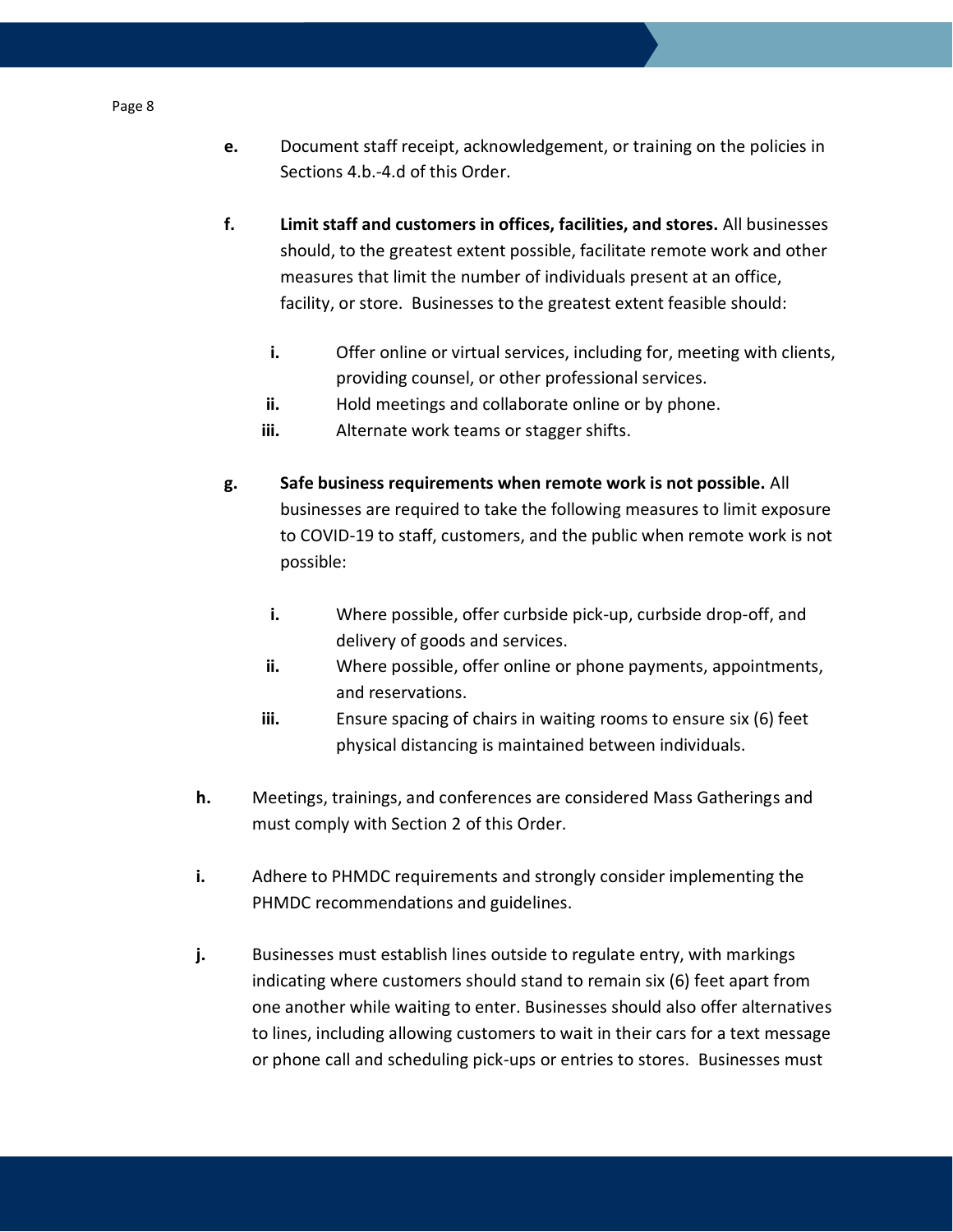designate entrance and exit points and manage traffic flow such that customers remain six (6) feet apart from one another whenever possible

- **k.** Post PHMDC's "Workplace Requirements for Employers and Workers" guidance document in a prominent location where all employees may access and view. Available at [https://publichealthmdc.com/coronavirus/forward](https://publichealthmdc.com/coronavirus/forward-dane/requirements)[dane/requirements](https://publichealthmdc.com/coronavirus/forward-dane/requirements)
- **l.** Follow all Equal Employment Opportunity Commission guidelines with regards to face coverings.
- **m.** Post PHMDC's "Face Covering" sign (or a similar sign) about face coverings being required that is visible upon entering the property. All residential properties (e.g., apartment buildings and condominiums) that have shared common indoor spaces (e.g., mailrooms, lobbies, hallways) are required to post PHMDC's "Face Covering" sign (or a similar sign) about masks being required that is visible upon entering the property. Available at <https://publichealthmdc.com/coronavirus/forward-dane/requirements>
- **5. Industry-specific requirements.** In addition to complying with Section 4, the following businesses have additional requirements:
	- **a. Stores that sell food or groceries**, including grocery stores, bakeries, farm and produce stands, supermarkets, food banks and food pantries, convenience stores, and other establishments engaged in the retail sale of groceries, prepared food, alcoholic and non-alcoholic beverages. Such establishments shall:
		- **i.** Encourage pickup and delivery options.
		- **ii.** Prohibit customer self-dispensing of unpackaged bulk food items (e.g., condiments, or foods where the use of tongs, or scoops are used). Beverage stations, coffee grinding stations, and unpackaged foods stored in bins with gravity fed or auto-dispensing levers and unpackaged bakery behind barriers (i.e. doors) where deli gloves or wax paper is used for dispensing are exempt from this requirement.
		- **i.** Except for produce areas, cease any customer self-service operations of all unpackaged food, such as salad bars, and buffets.

#### Page 9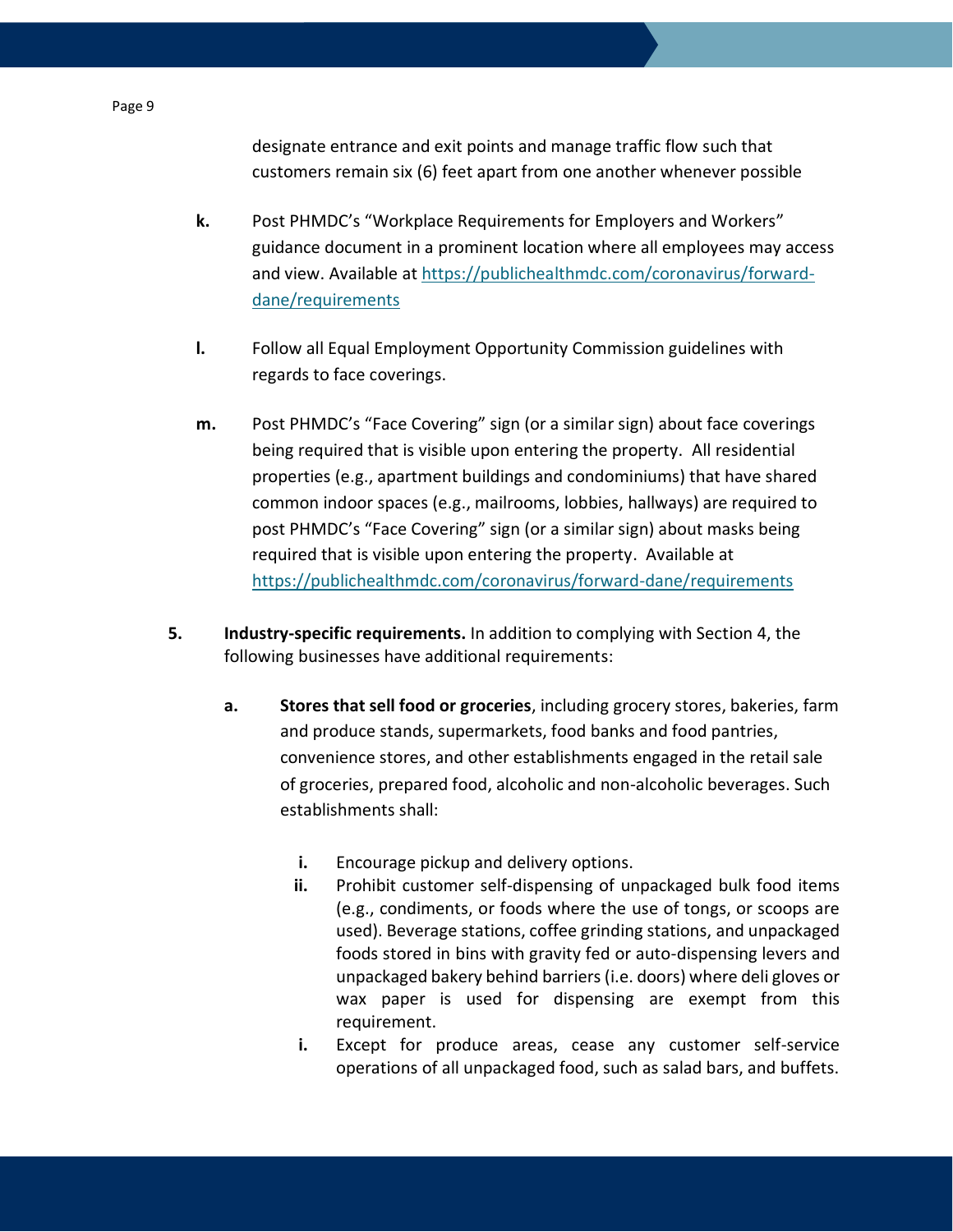- **ii.** Limit indoor dine-in capacity to 25% of approved seating capacity levels. Space tables and chairs to ensure at least six (6) feet physical distancing between customers who are not members of the same household or living unit. Limit each table to customers who are members of the same household or living unit.
- **iii.** Outdoor seating is allowed. Space tables and chairs to ensure at least six (6) feet physical distancing between customers who are not members of the same household or living unit. Limit each table to members of the same household or living unit.
- **iv.** Sampling of food is prohibited.

## **b. Restaurants and taverns. Restaurants and taverns shall:**

- **i.** "Restaurant" has the meaning as defined in Wis. Stats. Ch. 97.01 (14g) and whose sale of alcohol beverages accounts for 50% or less of the establishment's gross receipts. A "tavern" is an establishment in which alcohol beverages are sold for consumption on said premises and whose sale of alcohol beverages accounts for 51% or more of the establishment's gross receipts. "Tavern" includes breweries, brewpubs, wineries and distilleries. Wis. Stat. Sec. 125.07(3)(a)6 presumes that an establishment operated under both a Class "B" or "Class B" license or permit and a license under Wis. Stat. Sec. 97.30 for a restaurant, is a tavern. This presumption may be rebutted by competent evidence. To determine whether an establishment is a restaurant or a tavern, gross receipts for the period July 1, 2020 to December 31, 2020 will be considered. A restaurant or tavern shall provide receipts showing their gross sales of food and alcohol to PHMDC within seventy-two hours of a request by PHMDC for said receipts.
- **ii.** Encourage pick-up and delivery options.
- **iii.** Cease any customer self-service operations of all unpackaged food, such as salad bars and buffets. Beverage stations are exempt from this requirement.
- **iv.** At restaurants, limit indoor dine-in capacity to 25% of approved seating capacity levels. Space tables and chairs to ensure at least six (6) feet physical distancing between customers who are not members of the same household or living unit. Limit each table to members of the same household or living unit.
- **v.** Customers may enter taverns only for the purposes of ordering, pick-up, and payment of food or beverage or while in transit.
- **vi.** Outdoor seating is allowed. Space tables and chairs to ensure at least six (6) feet physical distancing between customers who are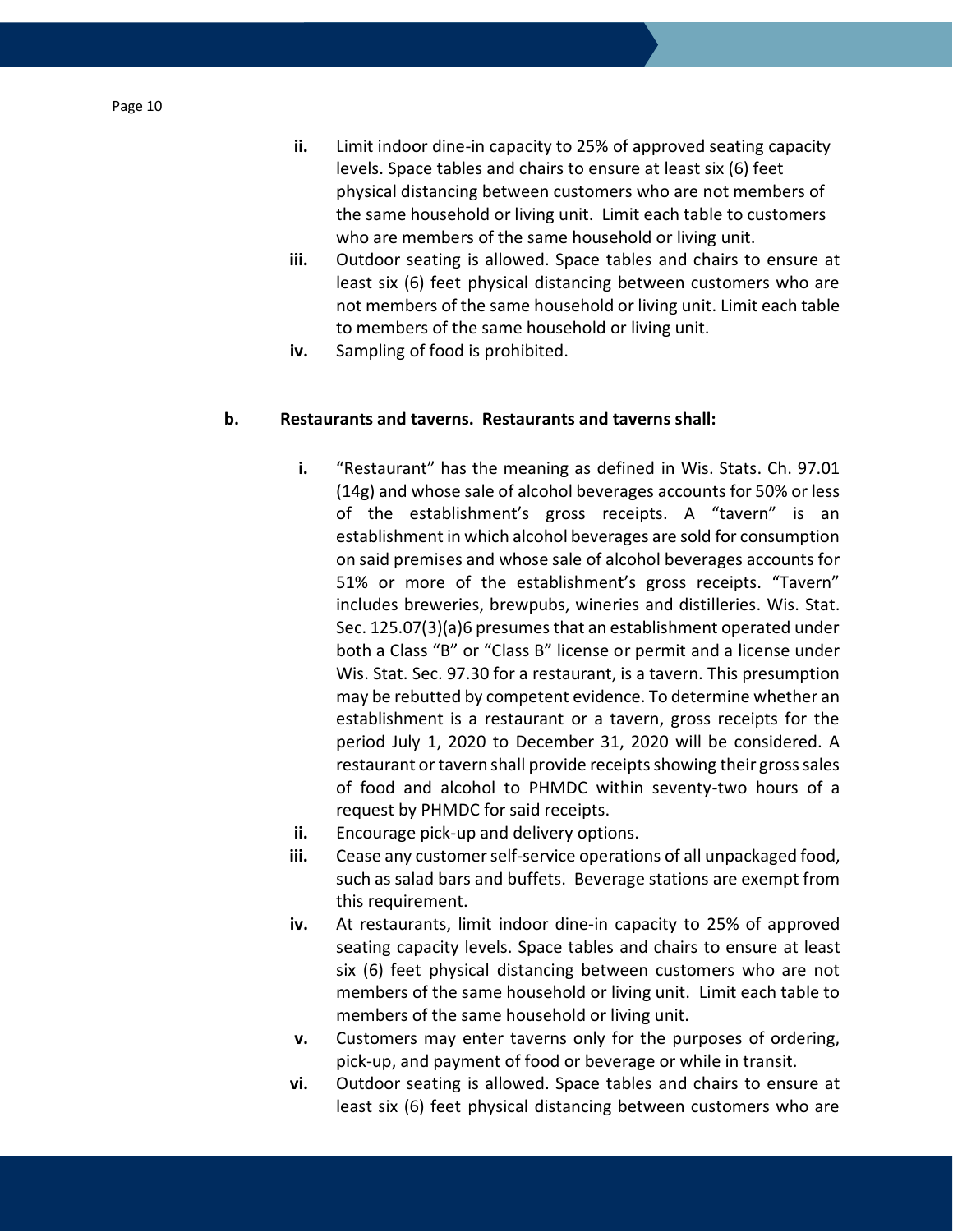- **vii.** In restaurants, maintain at least six (6) feet between each stool for customers that are not members of the same household or living unit.
- **viii.** Customers must be seated at all times when not in transit.
- **ix.** Sampling of food is prohibited.

## **c. Retail stores. Retail stores shall:**

- **i.** Limit the number of individuals in the business (excluding employees) up to 50% of approved capacity levels.
- **ii.** Retail stores larger than 50,000 square feet must offer at least two hours per week of dedicated shopping time for vulnerable individuals. Vulnerable individuals include people over sixty-five (65) years of age, people that are pregnant, people in long-term care facilities, people with compromised or weakened immune systems, and people with serious underlying health conditions including high blood pressure, chronic lung disease, serious heart conditions, liver disease, kidney disease requiring dialysis, diabetes, obesity, or asthma.
- **iii.** Sampling of goods (ex. food or make-up) is prohibited.
- **d. Salons and spas.** Facilities including hair salons, barber shops, nail salons, day spas, electrolysis providers, waxing salons, eyebrow-care establishments, tattoo and piercing parlors, body art establishments, tanning facilities and similar facilities shall:
	- **i.** Limit the number of customers or clients to 50% of approved capacity levels.
	- **ii.** Space customer or client chairs, tables, or stations at least six (6) feet apart from each other.
- **e. Gyms and fitness centers**. Gyms, fitness centers, and similar facilities shall:
	- **i.** Provide materials for members to disinfect equipment before and after exercise at each piece of equipment or station.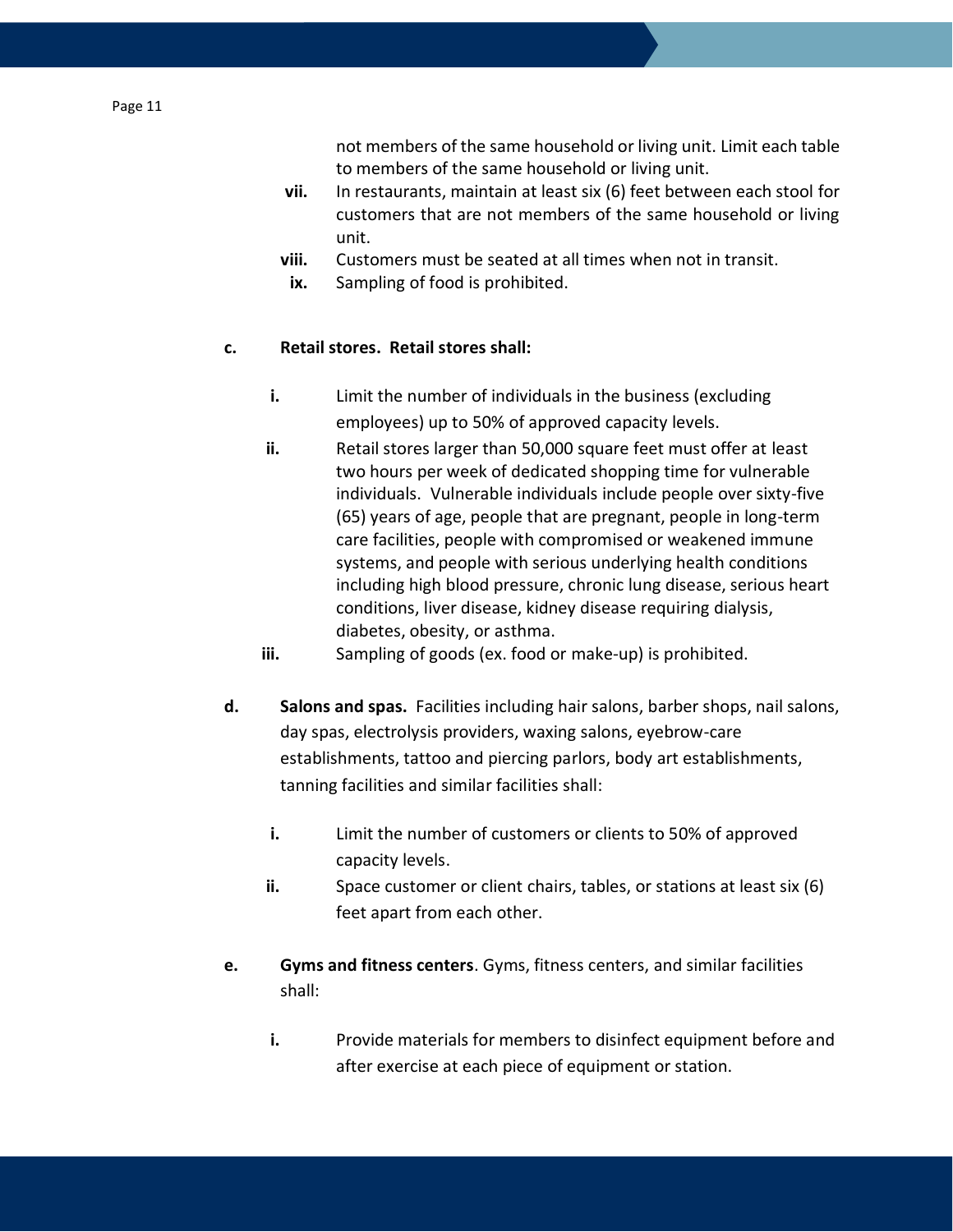- **ii.** Limit the number of individuals in the business (excluding employees) to 50% of the approved capacity limit.
- **iii.** Increase frequency of cleaning of all equipment, common areas, locker rooms, and restrooms.
- **iv.** To the extent possible, space equipment at least six (6) feet apart, especially for treadmills and other high-exertion aerobic fitness equipment.
- **v.** Use floor markings to indicate spacing of individuals, particularly in areas where individuals congregate or cluster including drinking fountains, the front desk or reception area, and cleaning stations.
- **vi.** Group exercise classes may only be offered if six (6) feet physical distancing can be maintained at all times and there is no personto-person contact. Group exercises classes are considered Mass Gatherings and must comply with Section 2 of this Order.
- **vii.** Activities where six (6) feet physical distancing cannot be maintained are not allowed unless they are between individuals from the same household or living unit.

**viii.** Saunas and steam rooms are closed.

- **f. Places of amusement and activity.** Places of amusement and activity including water parks, licensed public or private swimming pools, aquariums, zoos, museums, bowling alleys, amusement parks, outdoor miniature golf, movie theaters, theaters, concert and music halls, golf courses, and similar places shall:
	- **i.** To the extent possible, all reservations and payments must be made in advance online or by phone.
	- **ii.** Businesses shall limit the number of individuals on the premises (excluding employees) to 50% of approved capacity limits. Events such as, but not limited to, concerts, festivals, carnivals, fairs, parades, movies, performances, and shows are considered Mass Gatherings and must comply with Section 2 of this Order.
	- **iii.** Seating, stations, or recreational areas must be spaced to ensure at least six (6) feet of physical distancing between individuals not within the same household or living unit.
	- **iv.** All equipment provided or rented should be cleaned in between each customers use.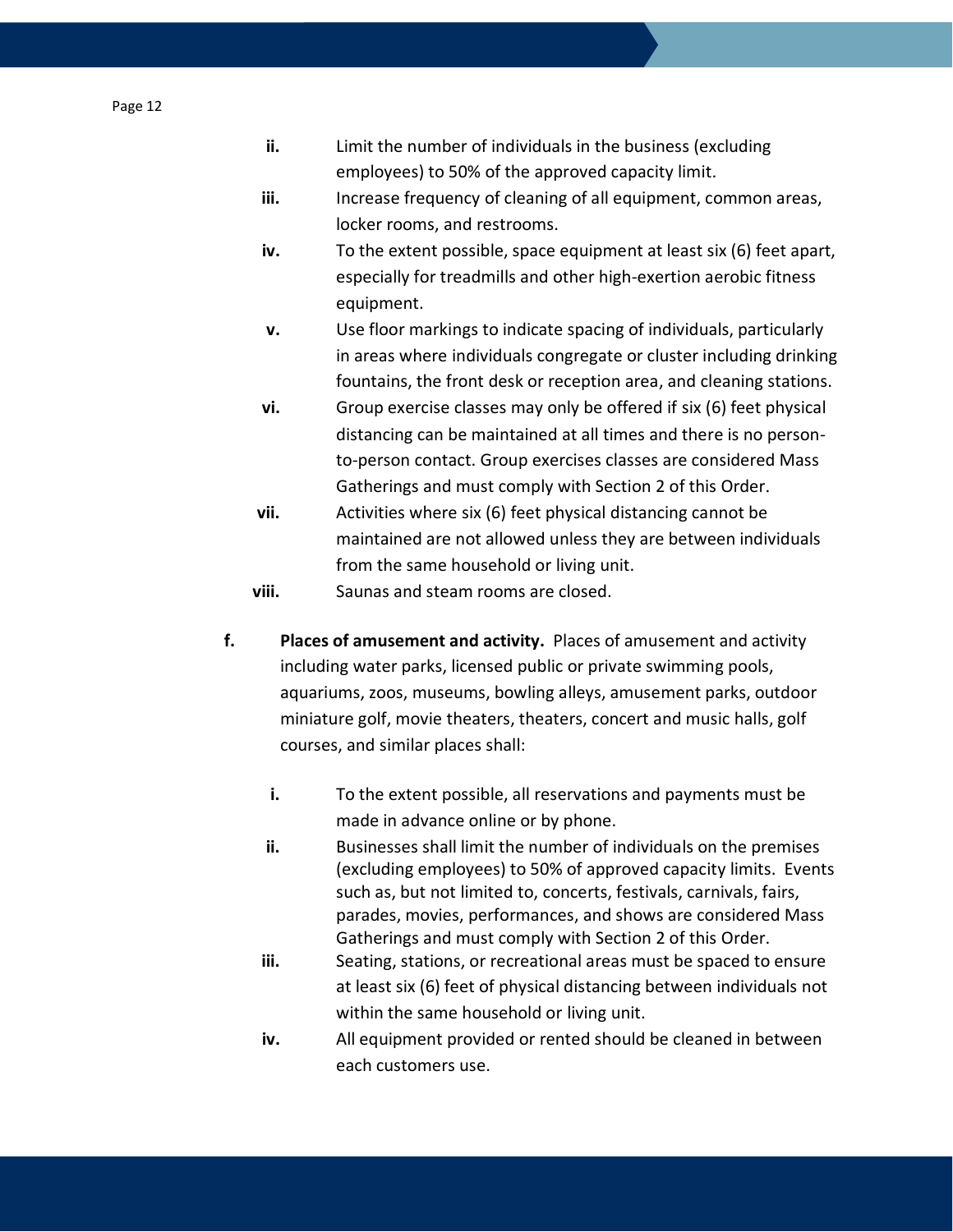- **g. Drive-in Activities.** Drive-in movie theaters and other drive-in activities may occur, with the following restrictions:
	- **i.** Drive-in activities may offer outdoor seating. Outdoor seating at drive-in activities are considered Mass Gatherings and must comply with Section 2 of this Order.
	- **ii.** Individuals not participating in Section 5(g)(i) may leave their vehicles to purchase or pick up food or drink or to use the restroom, however they must remain in their vehicles at all other times.
	- **iii.** Any food or drink sales must comply with Sections 5.b. ii., iii., and ix.
	- **iv.** Food may be delivered to individuals patrons waiting in their vehicles.
	- **v.** To the extent possible, reservations and payments should be made in advance online or over the phone.
	- **vi.** Individuals inside vehicles at drive-in activities are exempt from Section 2 of this Order.
- **6. Health care operations, public health operations, human services operations, infrastructure operations, manufacturing and government functions.** These operations, as defined in Emergency Health Order #2, are required to only follow Sections 1, 4.b through 4.g. and 4.i. through 4.m. of this Order. Long-term care and assisted living facilities must follow all applicable Wisconsin Department of Health Services recommendations, all applicable U.S. Centers for Disease Control and Prevention recommendations, and all applicable Centers for Medicare and Medicaid Services recommendations for prevention of COVID-19 in these facilities.
- **7. Religious Entities and Groups.** Religious entities and groups are entities that are organized and operated for a religious purpose. Examples include, but are not limited to mosques, synagogues, temples, religious studies, churches and nondenominational ministries. Religious entities and groups shall comply with Sections 1, 4.a. through 4.g. and 4.i through 4.m. of this Order. Religious entities are exempt from Mass Gathering requirements for religious services and religious practices only. Religious entities are not exempt from the Mass Gathering requirements for other events outside of a religious service or practice such as picnics or staff meetings.